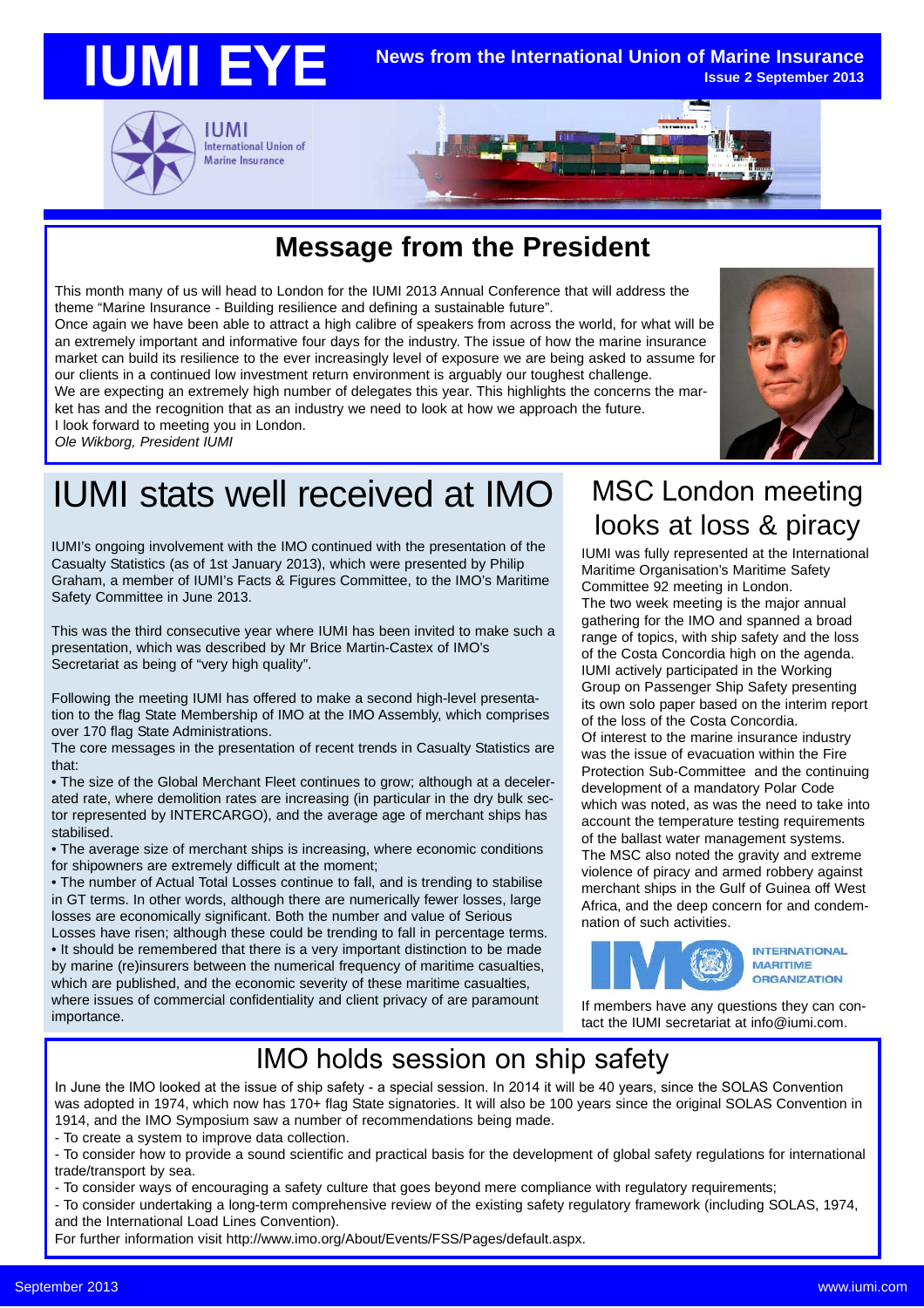# IUMI conference welcomes new technology

This year's IUMI conference returns to London from 15-18 September and will feature a range of technological firsts.

Delegates who register for the conference will be able to access a new IUMI Conference App which can be downloaded on iPad and Android devices and will feature access to information on the venue and programme as well as the ability to network with other delegates.

The conference will also have a Twitter feed for the first time and will use electronic interactive voting systems in a number of sessions and will also allow delegates to rate speakers' and presentations instantly.

Neil Smith of the Lloyd's Market Association which is co-hosting the conference with the International Underwriting Association said: "London has always looked to innovate when we have hosted the conference and we believe delegates will get a great deal of benefit from the App. It will contain information on the agenda and delegates and will also allow delegates to communicate and network.

"The electronic voting system will also be a first and will allow the various audiences to have their say without the need to raise their hands.

"We hope it will encourage more delegates to share their views and being anonymous it will also hopefully generate some honest opinions.

"Delegates will also be able to rate the sessions and speakers instantly and that feedback is important to ensure that IUMI can tailor future conferences to the needs of the members."



## Maritime piracy charity will benefit from IUMI London 2013

In another first for the IUMI conference this year there will be a significant charity element as the event also looks to reduce its carbon footprint.

During the conference there will be a number of initiatives aimed at raising funds for and awareness of the Maritime Piracy Humanitarian Response Programme (MPHRP). The charity helps seafarers and the families of seafarers which have been taken hostage by piracy gangs across the world.

It aims to provide both financial and emotional support to families during the period when the seafarer is held and will repatriate and support the seafarer and their family in the aftermath of their release. Neil Smith of conference co-hosts the LMA said the charity was chosen as it is a cause close to the marine insurance industry's heart.

"We wanted an international charity and one which supports the maritime industry. We will be looking at a number of fundraising initiatives during the conference and we hope this will be a theme that will be carried on in future events."

The conference will also look to its green credentials, with the delegate bags for this year made out of recycled material and steps taken to reduce the event's carbon footprint.



### Conference day pass scheme is proving to be a big hit

This year's annual conference will see delegates able to obtain a corporate day pass for the first time and already demand is high. Those taking out full delegate places can access a limited number of corporate day passes which can be used by their firm. The passes are not for named individuals and will allow companies to send their underwriters to the sessions that are specific to their class of business and interest and they have proved extremely popular.

The LMA's Neil Smith (pictured) said: "The idea is to engage with a wider audience and allow them to access the conference to attend the sessions which interest them. We have priced these at a break even rate and the hope is that this will encourage a new generation of the industry to attend the conference and spark the interest of the IUMI membership of the future."

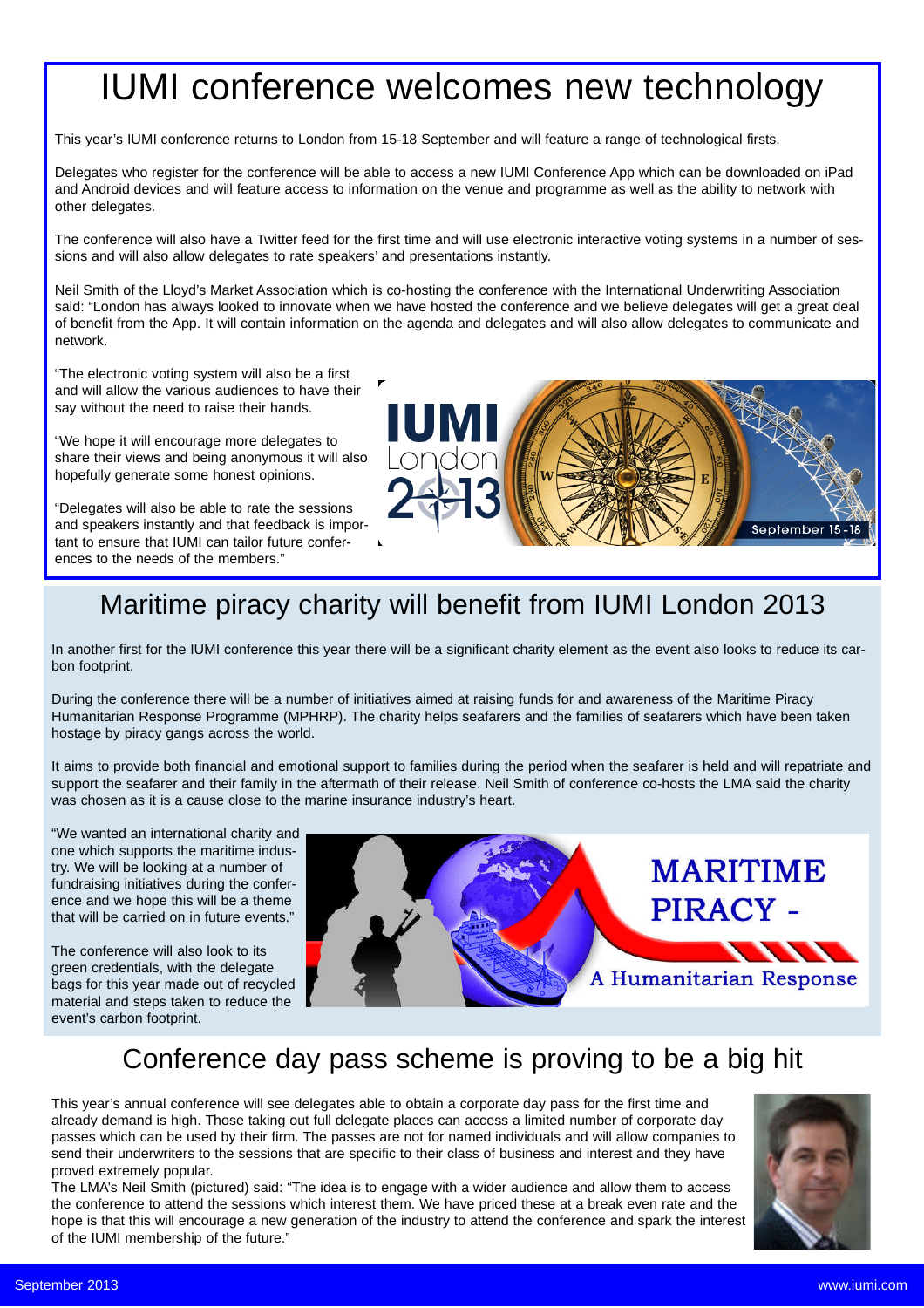### Iran Sanctions How can insurers and brokers protect themselves?

Insurers and brokers in the EU and US could be forgiven for something of a siege mentality as they continue to find themselves at the sharp edge of sanctions against Iran.

Regulators are increasingly using restrictions on the availability of insurance as a way to curtail trade with Iran, and insurers and brokers who have concerns in this regard



will need to conduct detailed due diligence on their assureds, as well as their assureds' trading activities, to ensure that the insurers and brokers are not themselves engaging in prohibited activities. EU based insurers and brokers need to be aware of a host of specific restrictions. In particular, they need to do the following:

1. Check that the assured and any other person who benefits from the insurance is not subject to EU sanctions.

2. Check that the assured is not the Government of Iran, its public bodies, corporations and agencies, or an Iranian person, entity or body, other than a natural person.

3. Check that no prohibited payments will be made, either by way of premium or payment of claims.

4. Check that the underlying transaction is not prohibited. 5. Take account of any US restrictions which apply (whether because the insurer or broker is owned or controlled by a US person, or because the sanctions have extra-territorial effect). 6. Ensure that the policy has an appropriate sanctions clause.

Some of these requirements can be satisfied by carrying out the usual due diligence and making other enquiries into the assured. Insurers and brokers are in a much more difficult position when it comes to identifying the assured's counterparties (and other entities which may benefit indirectly from the insurance), and the trade which they are engaged in.

In addition, insurers and brokers need to be aware of any additional domestic legislation which imposes additional obligations on them (for example because they are a UK company, or are owned or

controlled by a US

company), and take steps to comply with holman fenwick willan hfw that legislation.



In short, insurers and brokers will want to obtain as much information as possible about the activities of their assureds, and the particular transaction, to satisfy

themselves that their assured is not engaged in a prohibited trade with Iran which could expose insurers and/or brokers, and they also need to check carefully the policy wordings.

For more information, please contact Daniel Martin, IUMI Professional Partner from the UK, on +44 (0)20 7264 8189 or daniel.martin@hfw.com, or your usual HFW contact.



## Kruger Products Limited v First Choice Logistics Inc 2013 BCCA 3

A recent Canadian decision may have serious implications for insurers of cargo and their subrogation efforts. In Kruger Products Limited v. First Choice Logistics Inc, the trial judge had to deal with a claim for a fire at a warehouse.

Kruger Products Limited was the owner of paper products stored at a warehouse operated by First Choice Logistics Inc. First Choice was found to be responsible for the fire and fully liable for the large loss.

The trial judge rejected the position of First Choice that the warehouse agreement required Kruger Products to obtain insurance for the inventory and to name First Choice as an additional insured.

The judge held that First Choice did not have an insurable interest in the goods. First Choice had a lien on the goods and that was the extent of its interest.

The court also found that First Choice could not rely on a waiver of subrogation clause in the warehouse contract. The judge held that such a position would result in an impairment of the duty of care owed by First Choice to Kruger Products as a warehouseman.

The Court was advised that the claim was a subrogated claim – Kruger's property insurer had paid the claim and now sought to recover the amounts it paid to Kruger, from First Choice.

The decision was appealed. The importance of the appeal decision is the finding that the waiver of subrogation clause in the contract was valid and that the subrogated claim of Kruger was totally barred. Kruger's insurer recovered nothing.

The ruling has wide implications for any transportation or storage contract that contains a clause barring insurers of cargo from claiming against a party to a contract responsible for the loss.

The Court of Appeal also found that the warehouse had an insurable interest in the property that was destroyed by the fire. The warehouser was subject to the "possibility of liability" under the warehouse agreement.

For more information, please contact our firm.

Rui Fernandes, IUMI Professional Partner from Canada, can be contacted at Fernandes Hearn LLP, Toronto, Canada (www.fernandeshearn.com).



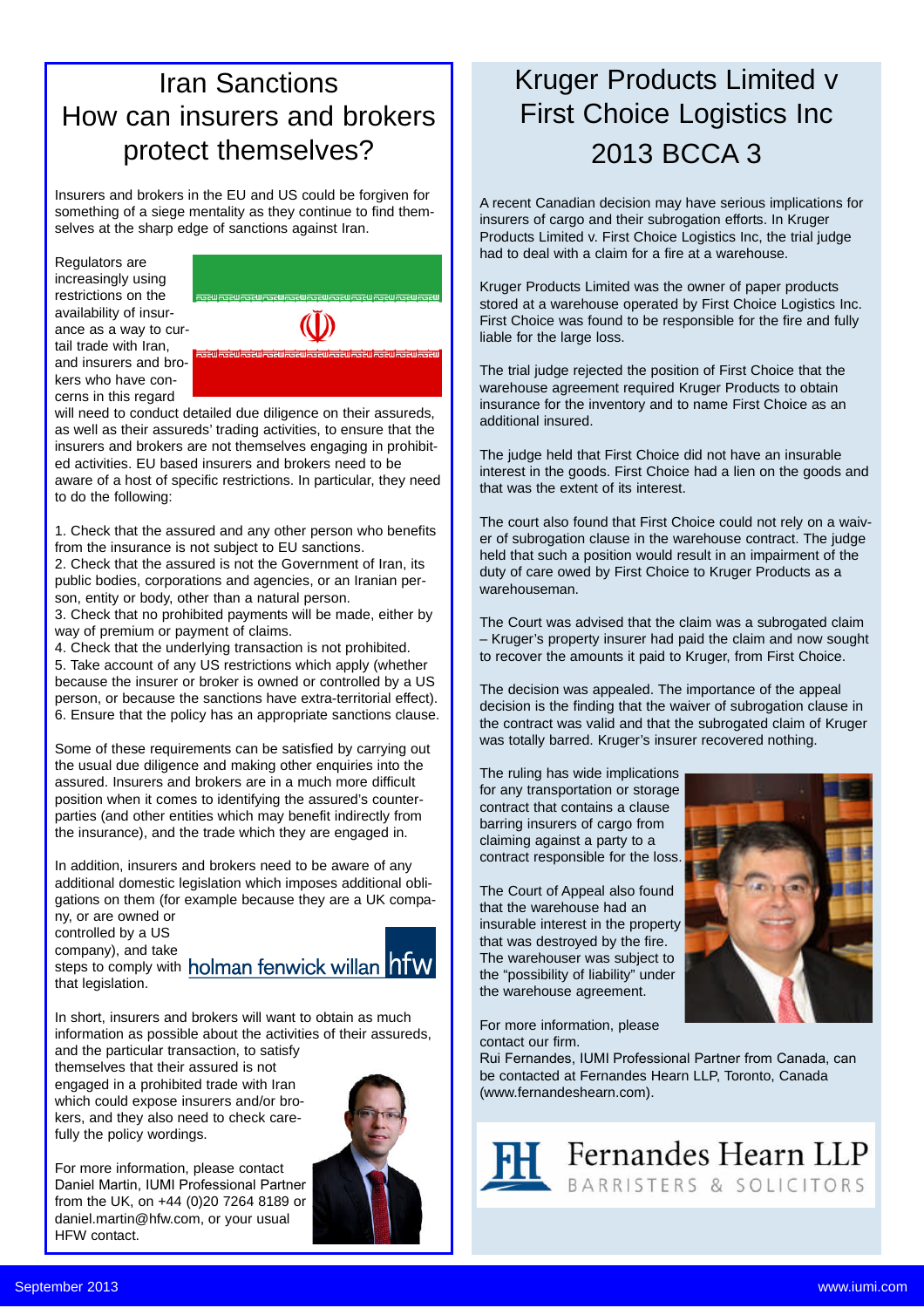### Soldiers on board when things go terribly wrong The "Enrica Lexie" case

On 15th February 2012 the Italian oil tanker m/v Enrica Lexie was sailing from Singapore to Egypt with a crew of 34 and escorted by six Italian marines members of the Italian Navy "Vessel Protection Detachment".

At approximately 4:30 PM, the ship was 22 nautical miles off the West coast of the Indian state of Kerala, while the Indian fishing trawler St. Antony was returning to the nearby port of Neendakara.

Indian and Italian sources give different accounts of the ensuing events.

According to the captain of the Enrica Lexie and the Italian marines, a boat of armed pirates approached the tanker, and the marines fired some warning shots to prevent them from boarding. The warning shots were preceded by signals with the ship's searchlight.

According to the captain and owner of the fishing trawler, their boat was returning to Neendakara from a fishing expedition, and while waiting for the oil tanker to pass, security men onboard the Enrica Lexie fired at the boat without warning and "without provocation".

The firing lasted for about two minutes, during which the boat's helmsman was killed and another crew member was seriously wounded and succumbed to his injuries shortly thereafter.

The Enrica Lexie has been put under arrest and detained for several months and Indian authorities have charged two of the Italian marines with murder under Section 302 of the Indian Penal Code

The case is a painful reminder of the liability issues that may arise as a result of the employment of armed guards or soldiers.

Italy has recently enacted the legislation allowing the employment of security companies on board, but the employment of PMSC is considered as an alternative to the employment of soldiers, and in case the latter option is not available.

The difference between embarking military personnel vs. private contractors is very much focused on the chain of command, and while it is possible to stipulate with PMSC, the Guardcon standard contract (or a similar form), no such contract exist with soldiers.



*Claudio Perrella is IUMI Professional Partner from Italy, his practice LS Lexjus Sinacta (www.lslex.com) is focused on shipping, marine insurance and international trade.*



### Assuring safety in a developing market

Technology moves quickly and the offshore heavy lift sector is a good example of where capabilities are developing rapidly. Traditional derrick crane fitted barges are limited to around 11,000 tonnes and increased capacity is now being delivered by the floatover market using rapid ballasting on purpose built vessels. These systems are already performing lifts upwards of 40,000 tonnes. But progress does not stop there. Cuttingedge, ultra-heavy lift vessels are beginning to combine transportation with installation in ever deeper waters using dynamic positioning technology. Allsea's dual-hull Pieter Schelte is a prime example which may deliver more versatility than has been available previously. There is more flexibility at the lower end of the heavy lift market too. A range of multipurpose installation vessels are coming onto the sector that combine large deck areas with lift capabilities of up to 4,000 tonnes along with S-lay, J-lay or reel lay systems to depths of 3,500 meters. Combining transportation, lifting and installation in a single hull is a great enabling innovation.

However, sometimes new innovations bring new risks and it is the role of companies like LOC to identify those risks and suggest solutions to reduce them to a manageable level. This becomes particularly relevant as offshore activities move further into previously undeveloped territories such as the Arctic, where weather conditions can be atrocious. It is also important to monitor closely the many new operators and contractors who, perhaps, are not used to the demanding standards required

by the offshore sector. Innovation and growth is part and parcel of the marine and offshore industry, but it must be achieved with the highest levels of safety and environmental protection. As a global provider of marine and engineering consul-



tancy services with 32 offices in 15 countries and represented on all continents, it is vital that we stay ahead of the curve in all aspects of our business. We are retained by the world's leading underwriters to deliver advice, expertise and warranty surveys on all types of marine and offshore installations and so we make it our business to maintain a deep knowledge of all that's going on in our industry, particularly in areas of innovation. David Ballands is a director of LOC Group and regional director, Americas. David will be speaking at the IUMI 2013 conference LOC is IUMI Professional Partner from the UK. LOC is a leading international marine and

engineering consultancy and survey company. www.locgroup.com.

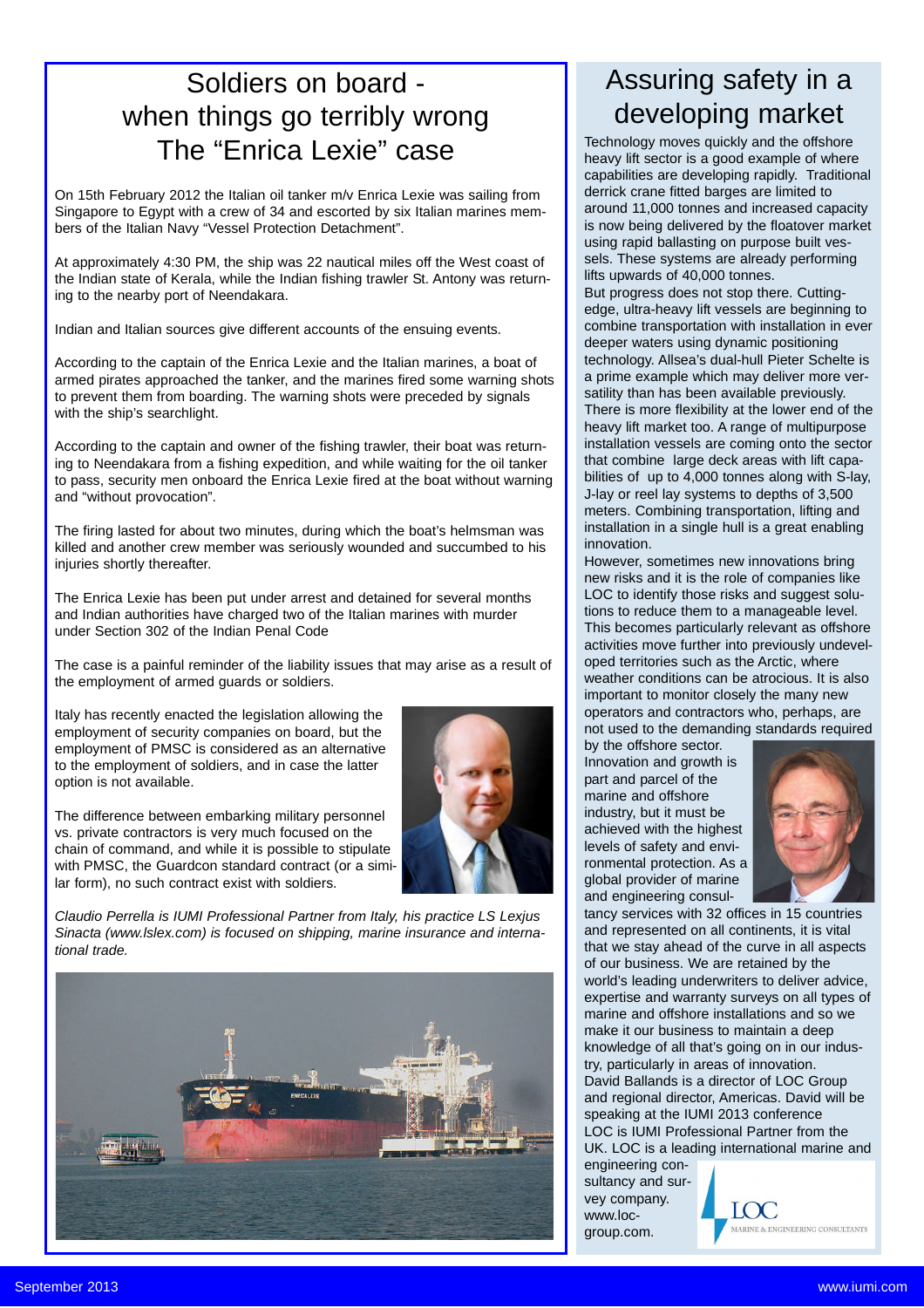# MOL Comfort - what happened?

#### *By Lars Lange, Secretary General, IUMI*

The Loss of the MOL Comfort in June this year again raises questions over the false declaration of the weight of containers. The vessel broke into two about 200 nautical miles off the coast of Yemen. Built in 2008 by the Japanese shipyard Mitsubishi Heavy Industries (MHI) the Comfort had had a capacity of 8110 TEU.

At the time the casualty occurred the vessel was carrying ca. 4.400 TEU. After the incident both sections remained afloat initially with the majority of the cargo intact. After charging a salvage company and beginning to tug the sections into a safe harbor, the aft section sank and the bow section two weeks later. All seamen were rescued, but the financial losses are expected to be very significant. The incident has got the market asking how could such an accident happen to a vessel which was only five years old from a highly respected shipyard and operated by a well recommended ship-owner.

The exact cause of the accident is not known and maybe will never be known, but it has led to a great deal of debate in the industry. One possible cause of the accident that has been suggested is a discrepancy in the weight of the containers on board the vessel. It has been long highlighted by the insurance community that the weight of a container has to be known if it is to be transported safely and misdeclaration of a container's weight (and its contents) is a recurring safety problem. Many containers are said to be much heavier than declared and for a container ship this may add up to a discrepancy of several 100 tons in total. This may lead to instability of the whole vessel which may lead in extreme cases to a major casualty, especially if it combined with heavy weather.

The International Maritime Organization (IMO) recognizes the problem. During its meeting in September 2012, the IMO Sub-Committee on Dangerous Goods, Solid Cargoes and Containers (DSC) considered proposed draft amendments to SOLAS Chapter VI/2 to require mandatory verification of gross weight of containers. A Correspondence Group (CG) was founded and IUMI is represented on the CG.

Whatever the reason for the loss may have been, IUMI will continue its efforts to enhance ship safety, especially with regard to the issue of misdeclaration of container weights. IUMI supports all measures that improve the monitoring of containers and their weight/contents and IUMI will actively support the industry initiative for mandatory (international) measures to verify container weights, including the proposed amendments to SOLAS Chapter VI/2.

### Attempt to improve York Antwerp Rules

*By Lars Lange, Secretary General, IUMI* The International Maritime Law Association "Comité Maritime International, CMI" has made new moves to rework the York Antwerp Rules following its conference in Beijing in November last year. The YAR are internationally used for treatment of GA cases. The core driver behind the initiative is that the current YAR 2004 has not become accepted by the involved parties and most contracts continue to use the previous YAR 1994.

CMI founded a working group under the chairmanship of the Dane Bent Nielsen. IUMI is represented on this working group and IUMI's Salvage Forum, founded in 2011, is steering IUMI's activities on this. As a first step the CMI working group has, in April 2013, released a questionnaire to all national maritime law associations who are CMI members in order to get an as broad as possible spectrum of opinions for its work.

The IUMI Salvage Forum developed a guidance paper for all national IUMI members in order to enable them to take part in the national discussions in answering the questionnaire and in order to stress marine insurers' interests in GA and in future YAR rules. These interests centre on finding fair solutions for the distribution of salvage costs in GA and for the crew costs in a port of distress. During a two day meeting at the next CMI assembly in Dublin at the end of this month, the working group on the YAR will evaluate all replies to the questionnaire received from the national maritime law associations and will further discuss the way forward. In addition to the guidance paper IUMI's Salvage Forum will, along with all relevant IUMI bodies, create a discussion paper stating marine insurers' needs and interests. IUMI will continue to monitor this process and report progress to members.

## IUMI joins Costa Concordia loss debate

#### *By Andrew Higgs, IUMI Liaison Officer at IMO*

The lessons learned form the loss of the M/S "COSTA CONCORDIA" and its implications have been a significant topic both the marine insurance industry and the wider maritime community. The official interim report by the Italian authorities in to the events leading up to the loss was produced in May before for the International Maritime Organisation's Maritime Safety Committee's (MSC) meeting in June. IUMI presented its first ever solo paper intervention to the MSC at IMO on "Passenger Ship Safety", following the two day Symposium on the "Future of Ship Safety.

The paper was an important part of the discussions across six separate working sessions at IMO in June, there were 31 expert Moderators or Speakers, including 12 naval architects and 6 marine engineers. The core themes of the paper were:

• That the primary or root cause of the casualty was human error, crew negligence and/or poor navigation, which was fully insured by hull & machinery marine insurers.

• The important factual finding that the immediate flooding of 5 WTC, where most of the vital equipment for propulsion was located, was well beyond the survivability of the Passenger Ship, being only designed to withstand the flooding of 2 WTC.

• That the segregation and redundancy of vital equipment for propulsion, steering and navigation under SOLAS regulations for safe return to port should be reviewed.

The paper received vocal support from the German and Chinese delegations, as well as RINA and IFSMA and while IUMI has copresented papers in the past this was the first time that IUMI has been the sole author of a formal paper intervention and presentation to the IMO.

IUMI's representative at the IMO Andrew Higgs said: "The issue of passenger ship safety was at the top of the agenda and there was a broad debate over the lessons to be learned from the loss. IUMI's paper was extremely well-received. It addressed views of marine (re)insurers to passenger ship safety and the areas where underwriters continue to have concerns.

"This was a wide-ranging discussion, and timely review of Passenger Ship Safety in the wake of important lessons to be learnt from the COSTA CONCORDIA Casualty."